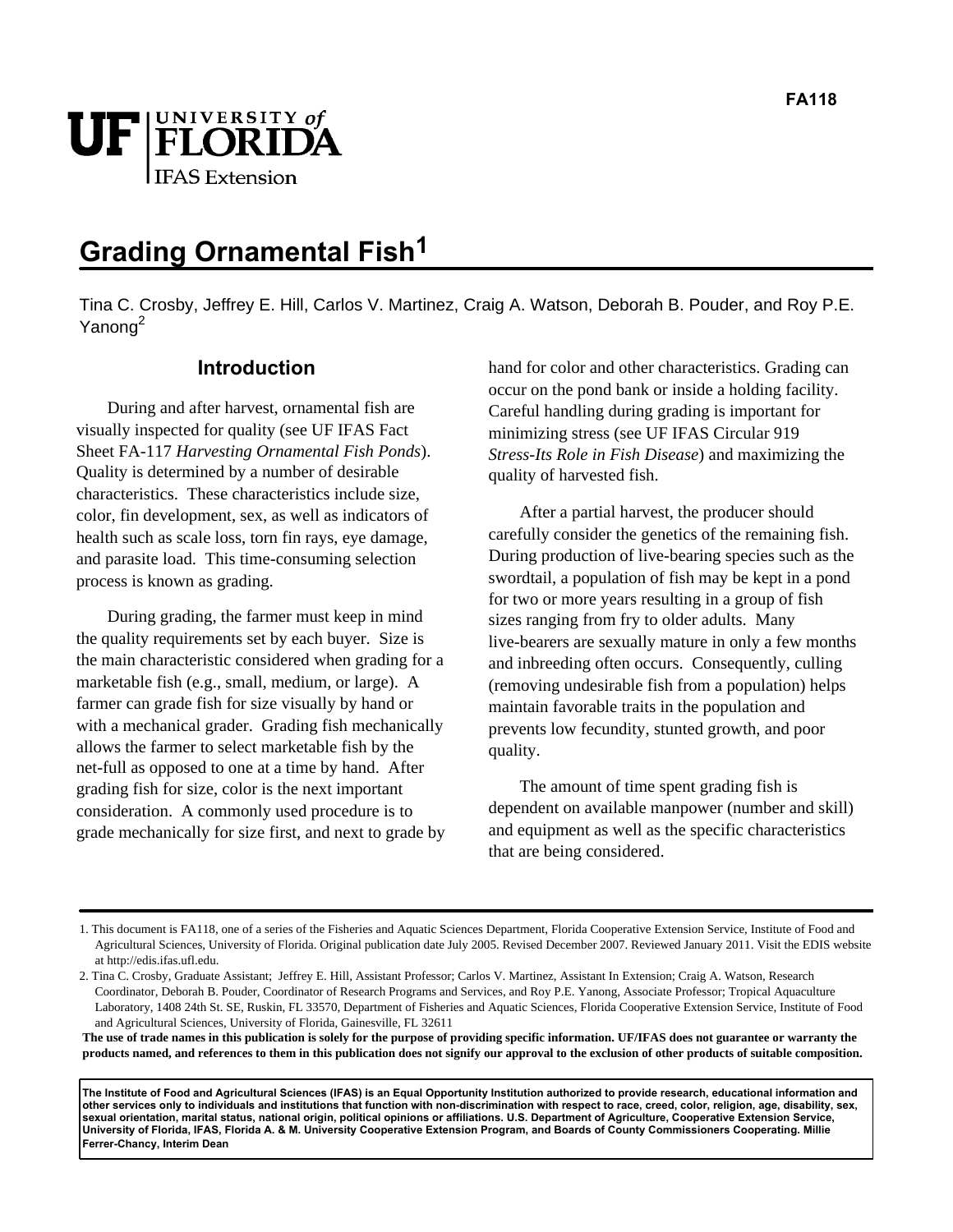# **Methods**

#### **Mechanical Grading**

Mechanical graders are used to separate large numbers of fish quickly into desired size categories. This technique minimizes the time required for size grading. A mechanical grader is a box with a grate(s) that has floats built into its sides allowing the grader to float near the surface of the water. As harvested fish are placed into the grader, small fish swim through the grates and larger fish are retained. The grader can also be moved gently up and down or side to side in the water to facilitate this process.

Mechanical graders are made of metal (i.e., aluminum, stainless steel, galvanized steel, or zinc-coated steel). The space between the bars in the grate determines the size of fish retained in the grader. This gap or space is usually expressed in millimeters.

In Florida ornamental fish production, the two most commonly used mechanical graders are the insertable box grader and the adjustable one-piece grader. An insertable box grader is a small box (e.g., 19 inches wide x 23 inches long x 10 inches deep) (Figures 1 and 2) that accepts inserts with grates of varying size. The removable grates or inserts range in grate size (space between each grate) from 3 to 38 mm (1/8 to 1-1/2 inches). The inserts are available in increments of 0.76 mm (0.03 inch). The box and grates (inserts) are sold separately, allowing the farmer to purchase specific inserts as needed. It should be noted that the grading process is based on the width of the fish and, with experience, the farmer should be able to correlate the spacing of the inserts with the desired length of marketable fish. An adjustable one-piece grader (Figure 3) can be adjusted to produce spacing sizes of 6.4 to 29 mm (1/4 to 1-1/8 inch) by moving the adjustment knob to the desired setting.

Crowding fish in the grader can cause physical damage and make grading more difficult because smaller fish cannot easily swim out of a crowded grader. Fish that are retained in the grader are generally dumped directly into a transport box. However, if working with a sensitive fish species (i.e., moonlight gouramis, rainbow fish, scissortail

rasboras), a net may be used to dip the fish out of the grader. The time required to grade fish depends on the number of fish needed.



**Figure 1.** Box grader with insert Credits: Tina Crosby 2004



**Figure 2.** Close up of fish in box grader with insert Credits: Tina Crosby 2004



**Figure 3.** Adjustable one-piece grader Credits: Tina Crosby 2004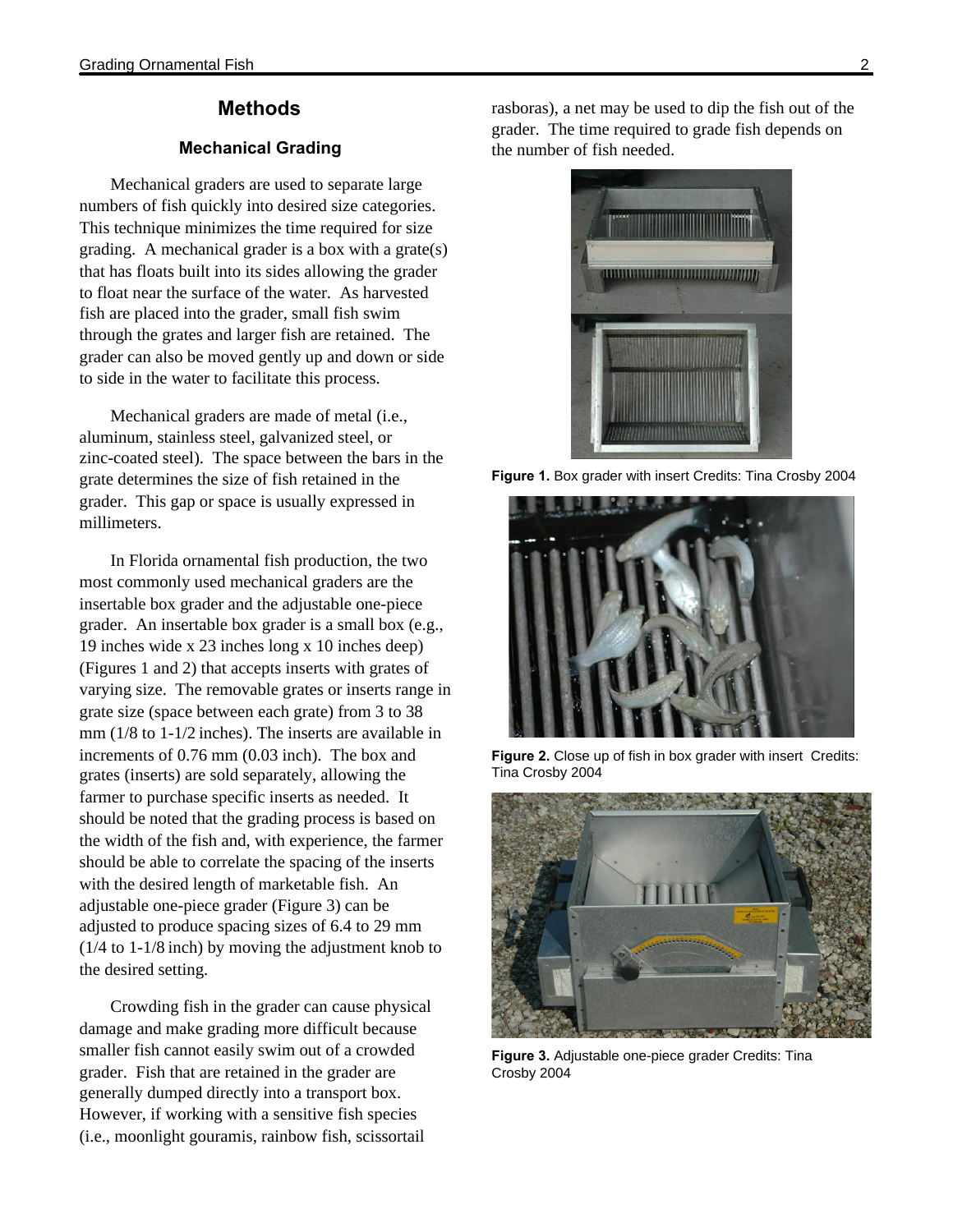Graders vary in cost. An adjustable one-piece grader may be up to five times as expensive as a small floating box grader without inserts. However, in addition to the box grader, farmers should take into account the number of inserts that must be purchased to effectively grade their product. In 2005, an adjustable one-piece grader cost \$450–\$559, a small box grader cost \$149-\$196, and each individual insert for a small box grader cost \$107-\$143. The cost of the small box grader should be compared to that of the adjustable one-piece grader, which essentially has 30 built-in inserts. See the appendix for a list of vendors.

#### **Hand Grading**

Hand grading allows the farmer to inspect each fish visually for specific characteristics. As the number of characteristics selected increases, so too does the time required to hand grade. To save time and increase the efficiency of hand grading, some farmers use grading tables made of smooth plastic framed in wood. The grading table (Figure 4) must first be wet down. Some producers use an additive (e.g., Stress Coat, Novaqua) to protect the mucus layer (slime coat) of the fish which may further protect them from possible skin damage and scale loss during handling; however, this benefit has not been proven. The fish are placed on the center of the table and then quickly slipped into one of the available holes (Figure 4, see arrows). Each hole has a bucket beneath it with holding water. Different buckets hold fish that are sellable, keepers, or culls. The sellable fish are transported to the holding facility. Live-bearing fish that are keepers, but too small for immediate sale, are returned to a pond or held inside for future sales. The culls are usually deformed or do not exhibit the proper physical characteristics and are discarded. With experience, a farmer can evaluate a single fish within seconds.

Various species of fish will react better to certain methods of grading. Sensitive fish species, such as rainbow fish, pearl gouramis, moonlight gouramis, and scissortail rasboras, should be graded by hand to avoid high mortalities.



**Figure 4.** Grading table Credits: Tina Crosby 2004

# **Advantages and Disadvantages**

There are advantages and disadvantages to mechanical grading with an adjustable one-piece grader, mechanical grading with the insertable box grader, and hand grading. Table 1 summarizes the major advantages and disadvantages for each method.

## **Summary**

Producers should become technically efficient to reduce stress placed on fish during the grading process and to insure the highest-quality product available. When the farmer is selecting fish for sale, the specific characteristics required by each buyer and the sensitivity of the fish species to handling should be considered and may determine which method of grading is best. Because size is usually the first grading consideration, farmers often use a mechanical grader to select a larger number of fish of a specific size category. These fish can then be hand graded for other quality requirements if necessary. If fish are particularly sensitive and will not tolerate mechanical grading well, they should only be hand graded. Mechanical graders are available in a variety of types, sizes, and price ranges. With experience and the proper equipment, producers can grade fish efficiently and sell a higher quality product.

# **Recommended Reading**

UF/IFAS Circular 919 *Stress - Its Role in Fish Disease.* http://edis.ifas.ufl.edu/FA005

UF/IFAS Fact Sheet FA-3 *Fish Handling and Transport.* http://edis.ifas.ufl.edu/FA019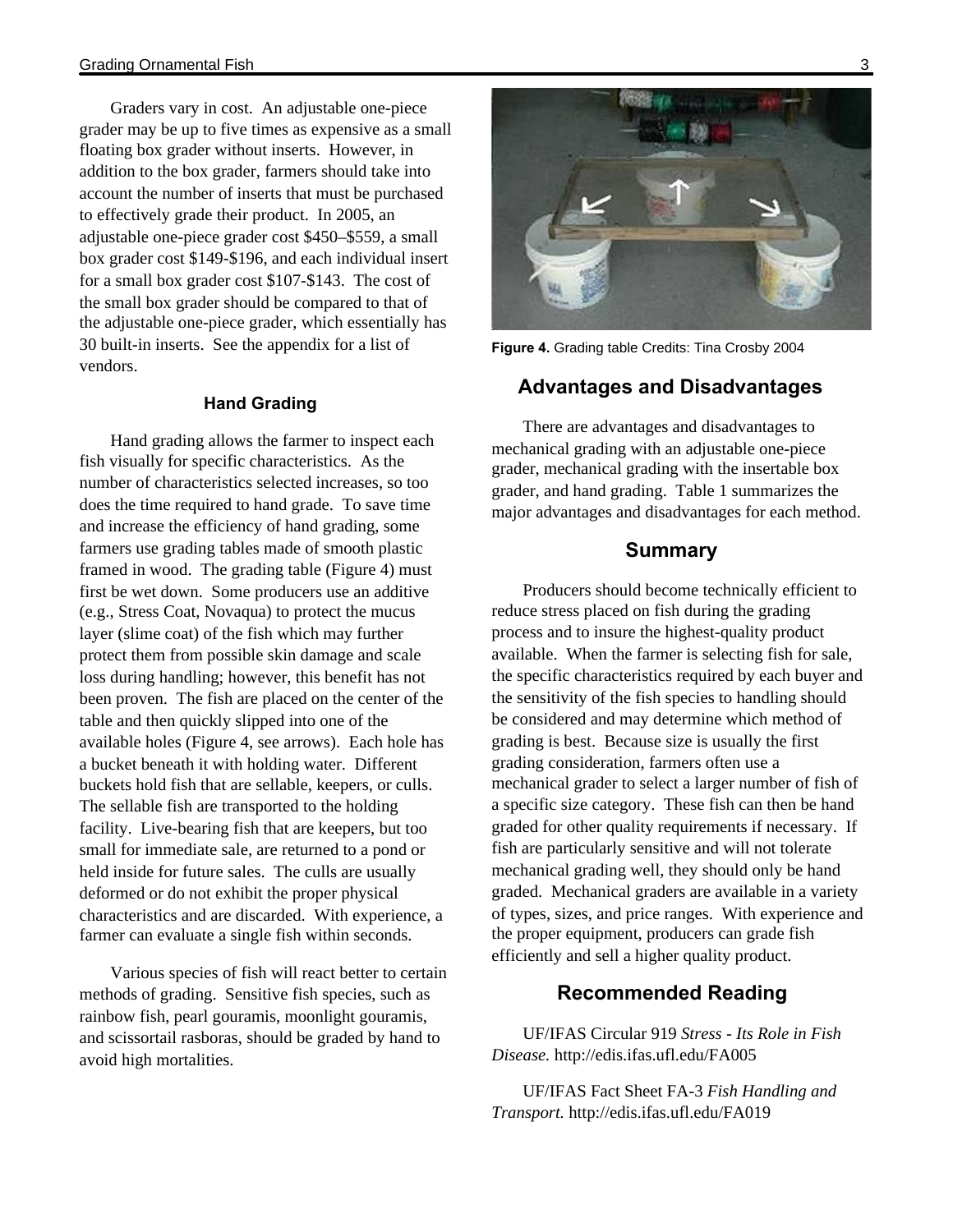#### Grading Ornamental Fish 4

UF/IFAS Fact Sheet FA-7 *Fish Fingerlings: Purchasing, Transporting, and Stocking.* http://edis.ifas.ufl.edu/FA013

UF/IFAS Fact Sheet FA-16 *Ammonia.* http://edis.ifas.ufl.edu/FA031

UF/IFAS Fact Sheet FA-27 *Dissolved Oxygen for Fish Production.* http://edis.ifas.ufl.edu/FA002

UF/IFAS Fact Sheet FA-117 *Harvesting Ornamental Fish From Ponds.*  http://edis.ifas.ufl.edu/FA117

UF/IFAS Fact Sheet FA-119 *On Farm Transport of Ornamental Fish.* http://edis.ifas.ufl.edu/FA119

UF/IFAS Fact Sheet FA-120 *Preparation of Ornamental Fish for Shipping.*  http://edis.ifas.ufl.edu/FA120

SRAC Publication No. 474 *The Role of Stress in Fish Disease*. https://srac.tamu.edu/index.cfm/event/ CategoryDetails/whichcategory/26/

#### **Appendix**

The use of trade names in this publication is solely for the purpose of providing specific information. UF/IFAS does not guarantee or warranty the products named, and references to them in this publication does not signify our approval to the exclusion of other products of suitable composition. This may not be a complete list of box grader and adjustable one-piece grader providers.

Aquatic-Eco Systems

2395 Apopka Blvd

Apopka, FL 32703

1-877-347-4788

http://www.aquaticeco.com

The Florida Tropical Fish Farms Association, Inc. (FTFFA) Association Store 11120 Highway 41 South

Gibsonton, FL 33534

1-800-940-3833

http://www.4fishstuff.com

Memphis Net and Twine

P.O.Box 80331

Memphis,TN 38108

1-888-674-7638

http://www.memphisnet.net/

Fresh-flo, Corporation

3037 Weedon Creek Rd.

Sheboygan, WI 53981

1-800-493-3040

http://www.freshflo.com/index.html

Aquacenter

166 Seven Oaks Road

Leland, MS 38756

1-800-748-8921

http://www.aquacenterinc.com/